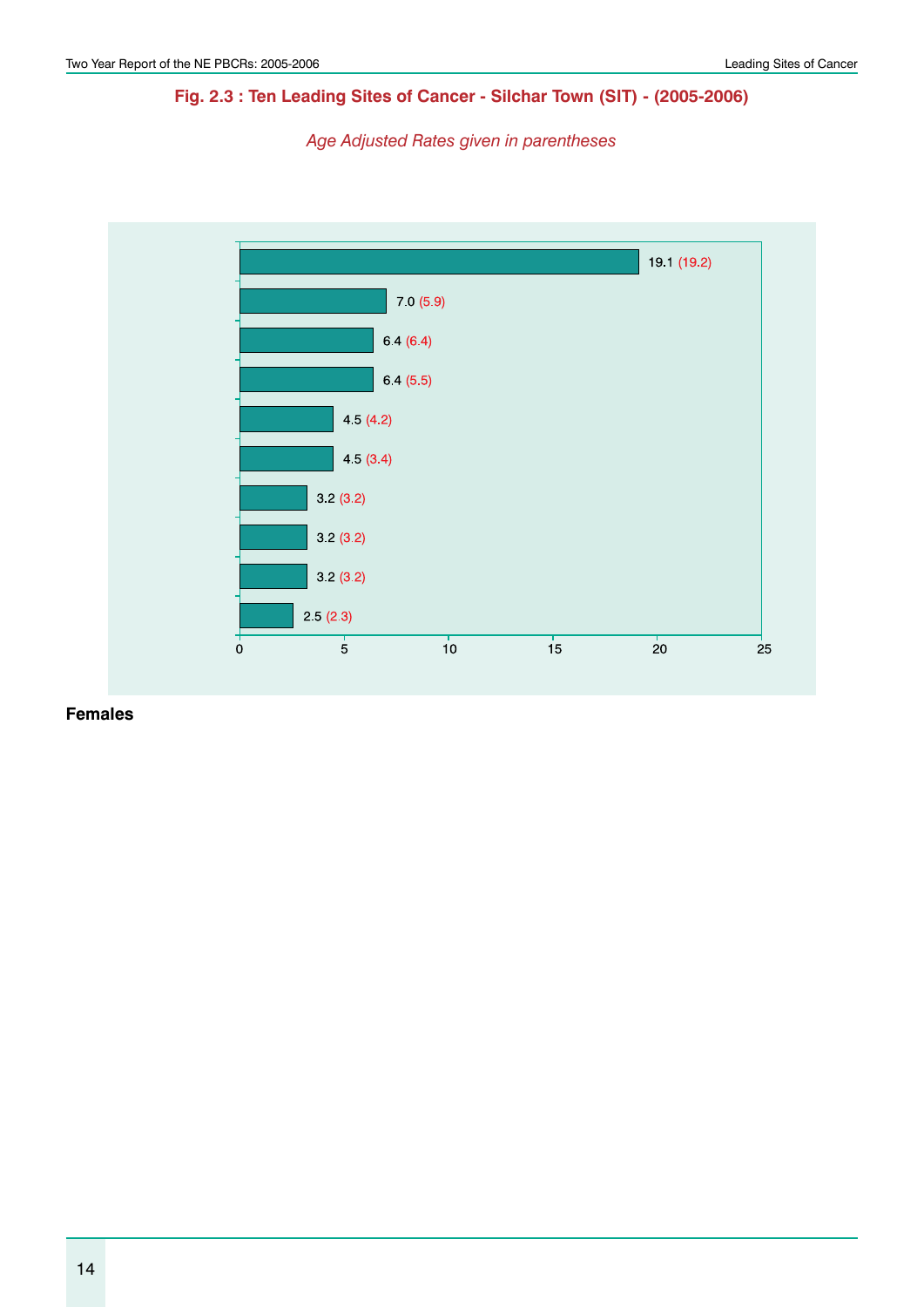# **Table 2.4 : Ten Leading Sites of Cancer - Imphal West District (IMP) - (2005-2006)**

*Number of Cases, Relative Proportion (%), Crude Rate (CR), Age Adjusted Rate (AAR) and Truncated Rate (TR)*

## **Males**

| SI.No.           | <b>Leading Sites</b> | <b>No. of Cases</b> | $\%$  | <b>CR</b> | <b>AAR</b> | <b>TR</b> |  |  |
|------------------|----------------------|---------------------|-------|-----------|------------|-----------|--|--|
| $\mathbf{1}$     | Lung                 | 84                  | 20.8  | 17.6      | 22.8       | 31.4      |  |  |
| $\overline{2}$   | <b>Stomach</b>       | 37                  | 9.2   | 7.8       | 10.7       | 19.0      |  |  |
| $\mathbf{3}$     | <b>Oesophagus</b>    | 26                  | 6.5   | 5.5       | 7.3        | 13.0      |  |  |
| $\overline{4}$   | <b>NHL</b>           | 18                  | 4.5   | 3.8       | 4.1        | 6.7       |  |  |
| $\overline{5}$   | <b>Nasopharynx</b>   | 17                  | 4.2   | 3.6       | 4.5        | 8.2       |  |  |
| $\,6\,$          | <b>Liver</b>         | 16                  | 4.0   | 3.4       | 4.1        | 5.8       |  |  |
| $\overline{7}$   | Larynx               | 16                  | 4.0   | 3.4       | 4.3        | 6.4       |  |  |
| 8                | <b>Tongue</b>        | 15                  | 3.7(  | 3.2       | 4.0        | 10.7      |  |  |
| $\boldsymbol{9}$ | Colon                | 15                  | 3.7   | 3.2       | 3.9        | 7.3       |  |  |
| 10               | <b>Gallbladder</b>   | 14                  | 3.5   | 2.9       | 4.0        | 8.2       |  |  |
|                  | <b>All Sites</b>     | 403                 | 100.0 | 84.6      | 106.3      | 177.6     |  |  |
| <b>Females</b>   |                      |                     |       |           |            |           |  |  |
| SI.No.           | <b>Leading Sites</b> | <b>No. of Cases</b> | $\%$  | <b>CR</b> | <b>AAR</b> | <b>TR</b> |  |  |
| $\mathbf{1}$     | <b>Cervix Uteri</b>  | 83                  | 15.9  | 17.2      | 20.5       | 51.8      |  |  |
| $\overline{2}$   | Lung                 | 71                  | 13.6  | 14.7      | 17.7       | 25.3      |  |  |

| SI.No.           | <b>Leading Sites</b> | <b>No. of Cases</b> | $\%$  | <b>CR</b> | <b>AAR</b> | <b>TR</b> |
|------------------|----------------------|---------------------|-------|-----------|------------|-----------|
| $\mathbf{1}$     | <b>Cervix Uteri</b>  | 83                  | 15.9  | 17.2      | 20.5       | 51.8      |
| $\overline{2}$   | Lung                 | 71                  | 13.6  | 14.7      | 17.7       | 25.3      |
| 3                | <b>Breast</b>        | 66                  | 12.6  | 13.7      | 14.6       | 35.7      |
| $\overline{4}$   | <b>Gallbladder</b>   | 41                  | 7.9   | 8.5       | 10.0       | 16.2      |
| $5\phantom{.0}$  | <b>Thyroid</b>       | 37                  | 7.1   | 7.7       | 7.5        | 13.7      |
| $6\phantom{1}$   | <b>Ovary</b>         | 31                  | 5.9   | 6.4       | 7.6        | 19.6      |
| $\overline{7}$   | <b>Other Skin</b>    | 17                  | 3.3   | 3.5       | 4.2        | 6.1       |
| $\boldsymbol{8}$ | <b>Oesophagus</b>    | 16                  | 3.1   | 3.3       | 4.1        | 6.8       |
| $9$              | <b>Stomach</b>       | 15                  | 2.9   | 3.1       | 4.2        | 7.3       |
| 10               | <b>Rectum</b>        | 12                  | 2.3   | 2.5       | 2.8        | 5.7       |
|                  | <b>All Sites</b>     | 522                 | 100.0 | 108.0     | 124.8      | 240.1     |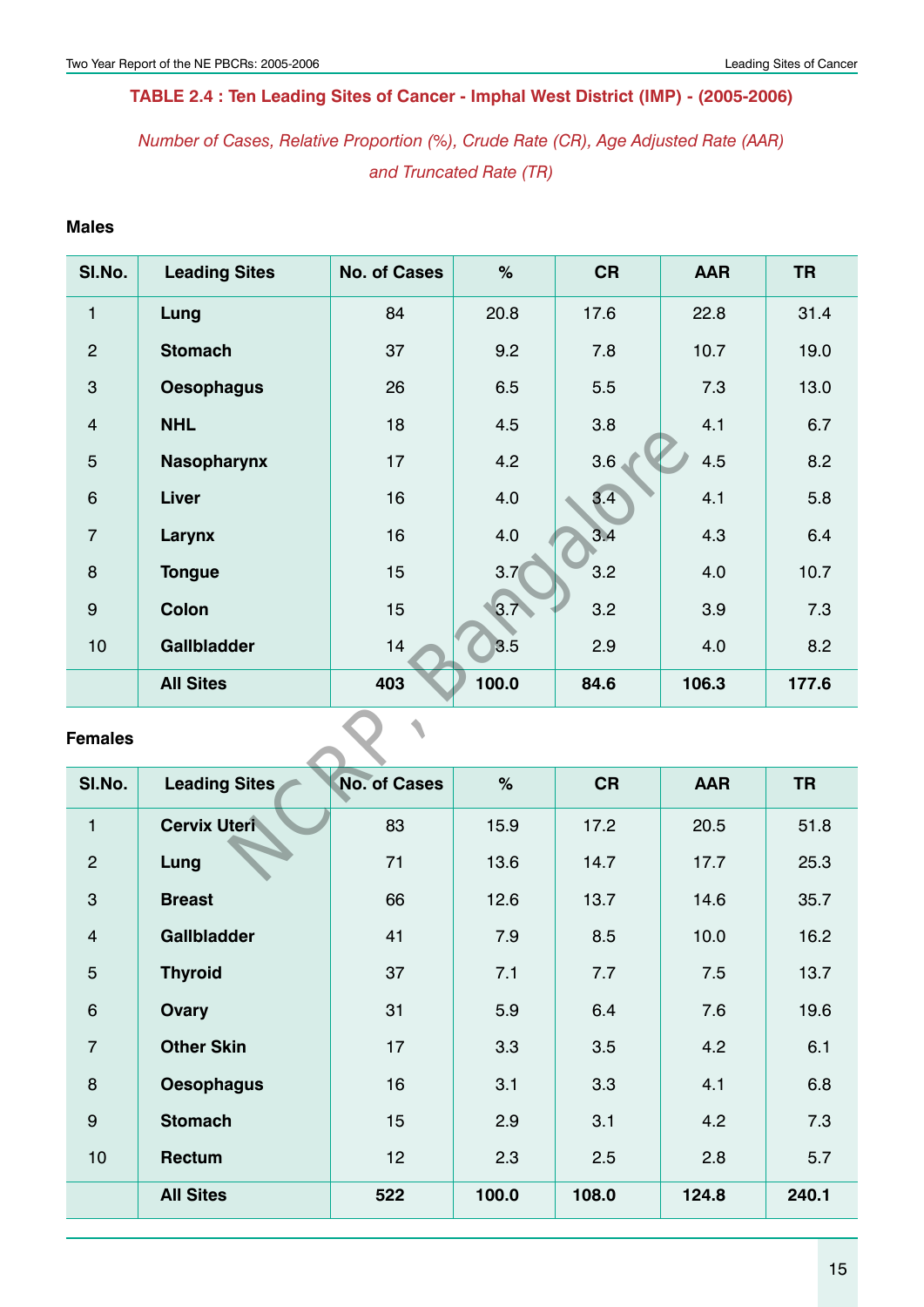# **Fig. 2.4 : Ten Leading Sites of Cancer - Imphal West District (IMP) - (2005-2006)**

*Age Adjusted Rates given in parentheses*

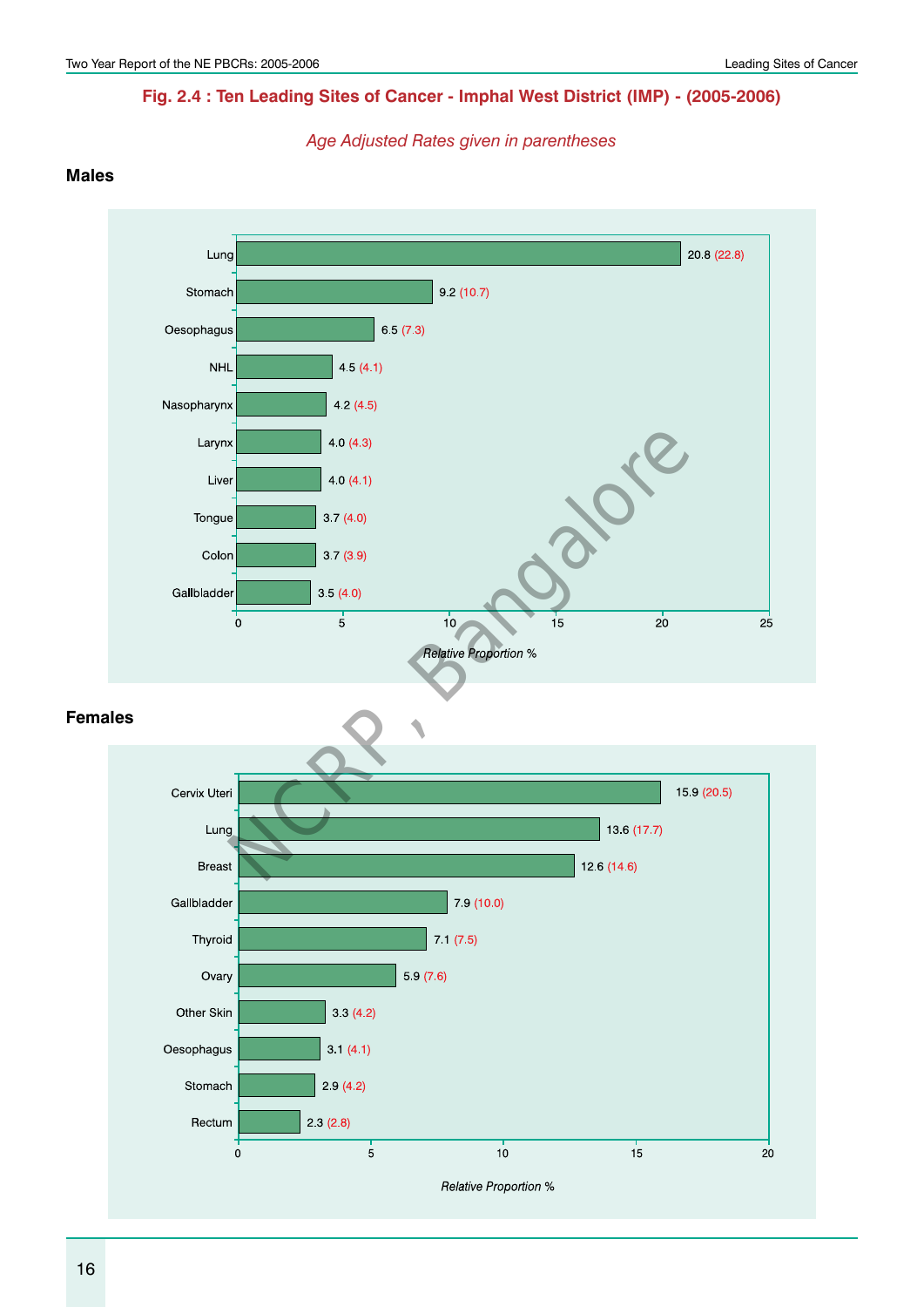# **Table 2.5: Ten Leading Sites of Cancer - Mizoram State (MIZ) (2005-2006)**

*Number of Cases, Relative Proportion (%), Crude Rate (CR), Age Adjusted Rate (AAR) and Truncated Rate (TR)*

## **Males**

| SI.No.           | <b>Leading Sites</b> | <b>No. of Cases</b> | $\%$  | <b>CR</b>        | <b>AAR</b> | <b>TR</b> |  |  |  |  |
|------------------|----------------------|---------------------|-------|------------------|------------|-----------|--|--|--|--|
| $\mathbf{1}$     | <b>Stomach</b>       | 302                 | 23.6  | 29.2             | 47.7       | 89.7      |  |  |  |  |
| $\overline{2}$   | Lung                 | 161                 | 12.6  | 15.6             | 26.7       | 44.7      |  |  |  |  |
| 3                | <b>Oesophagus</b>    | 142                 | 11.1  | 13.7             | 20.5       | 55.3      |  |  |  |  |
| $\overline{4}$   | Hypopharynx          | 63                  | 4.9   | 6.1              | 8.9        | 23.3      |  |  |  |  |
| 5                | <b>Nasopharynx</b>   | 46                  | 3.6   | 4.4              | 6.8        | 13.0      |  |  |  |  |
| $6\phantom{1}$   | Liver                | 42                  | 3.3   | .4.1             | 5.8        | 8.5       |  |  |  |  |
| $\overline{7}$   | <b>Tongue</b>        | 26                  | 2.0   | 2.5 <sub>0</sub> | 3.3        | 9.0       |  |  |  |  |
| 8                | Larynx               | 21                  | 1.6   | 2.0              | 2.8        | 7.1       |  |  |  |  |
| $\boldsymbol{9}$ | <b>NHL</b>           | 21                  | 1.6   | 2.0              | 3.0        | 4.3       |  |  |  |  |
| 10               | Rectum               | 21                  | 1.6   | 2.0              | 3.4        | 5.5       |  |  |  |  |
|                  | <b>All Sites</b>     | 1279                | 100.0 | 123.7            | 191.5      | 358.6     |  |  |  |  |
| <b>Females</b>   |                      |                     |       |                  |            |           |  |  |  |  |
| SI.No.           | <b>Leading Sites</b> | <b>No. of Cases</b> | $\%$  | <b>CR</b>        | <b>AAR</b> | <b>TR</b> |  |  |  |  |
| $\mathbf{1}$     | Lung                 | 150                 | 15.1  | 15.4             | 26.7       | 43.4      |  |  |  |  |
| $\overline{2}$   | <b>Stomach</b>       | 149                 | 15.0  | 15.3             | 25.7       | 41.3      |  |  |  |  |

| SI.No.           | <b>Leading Sites</b> | <b>No. of Cases</b> | $\%$  | <b>CR</b> | <b>AAR</b> | <b>TR</b> |
|------------------|----------------------|---------------------|-------|-----------|------------|-----------|
| $\mathbf{1}$     | Lung                 | 150                 | 15.1  | 15.4      | 26.7       | 43.4      |
| $\overline{2}$   | <b>Stomach</b>       | 149                 | 15.0  | 15.3      | 25.7       | 41.3      |
| $\mathbf{3}$     | <b>Cervix Uteri</b>  | 134                 | 13.5  | 13.7      | 17.4       | 41.9      |
| $\overline{4}$   | <b>Breast</b>        | 96                  | 9.7   | 9.8       | 14.1       | 33.1      |
| $\overline{5}$   | <b>Rectum</b>        | 30                  | 3.0   | 3.1       | 5.0        | 7.4       |
| $\,6$            | Liver                | 26                  | 2.6   | 2.7       | 4.3        | 9.3       |
| $\overline{7}$   | <b>Oesophagus</b>    | 20                  | 2.0   | 2.1       | 3.0        | 5.7       |
| $\boldsymbol{8}$ | <b>Thyroid</b>       | 19                  | 1.9   | 1.9       | 2.6        | 3.1       |
| $\boldsymbol{9}$ | Ovary                | 17                  | 1.7   | 1.7       | 2.3        | 3.8       |
| 10               | <b>Colon</b>         | 16                  | 1.6   | 1.6       | 2.4        | 5.0       |
|                  | <b>All Sites</b>     | 994                 | 100.0 | 102.0     | 155.0      | 283.2     |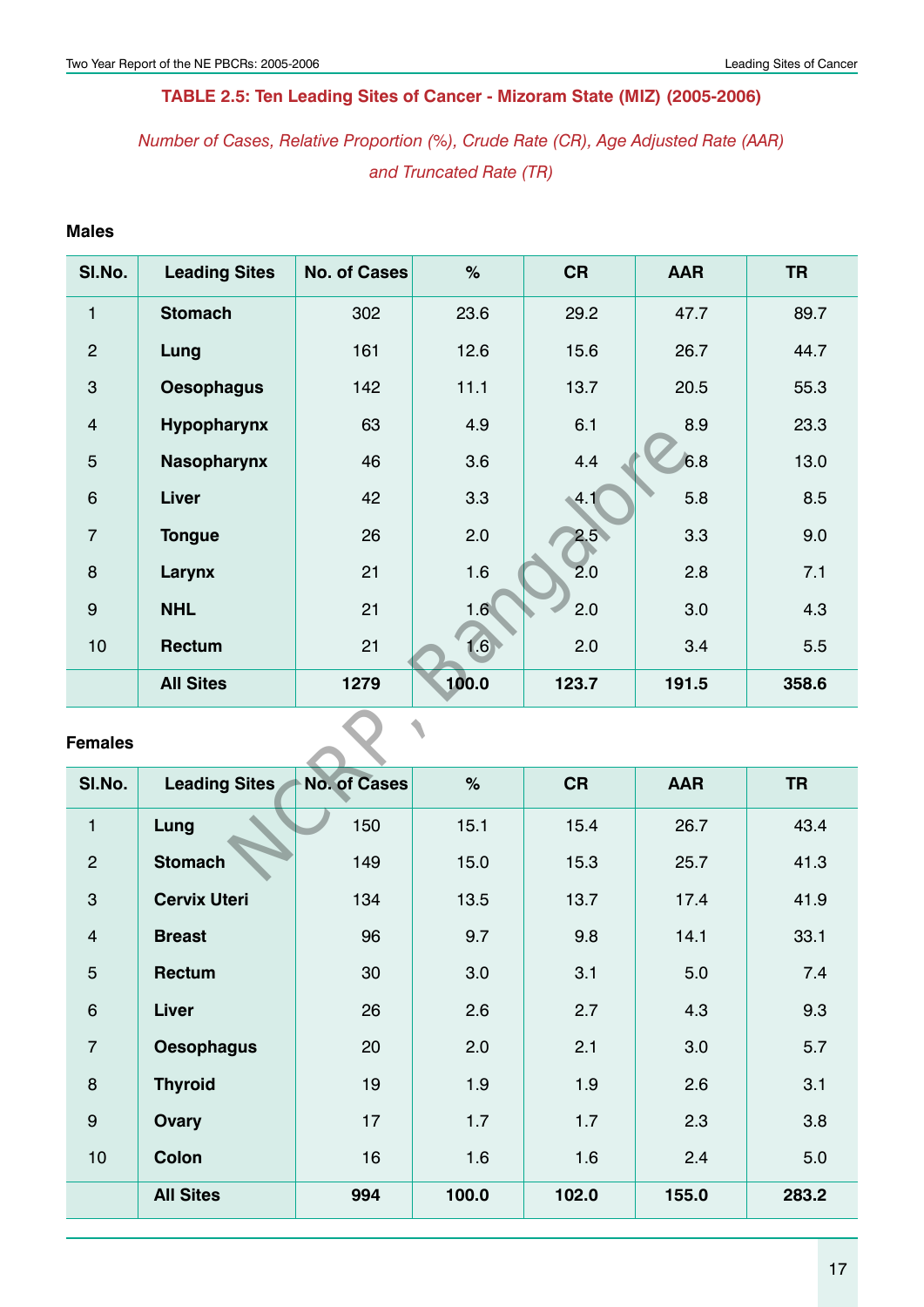## **Fig. 2.5 : Ten Leading Sites of Cancer - Mizoram State (MIZ) (2005-2006)**

*Age Adjusted Rates given in parentheses*

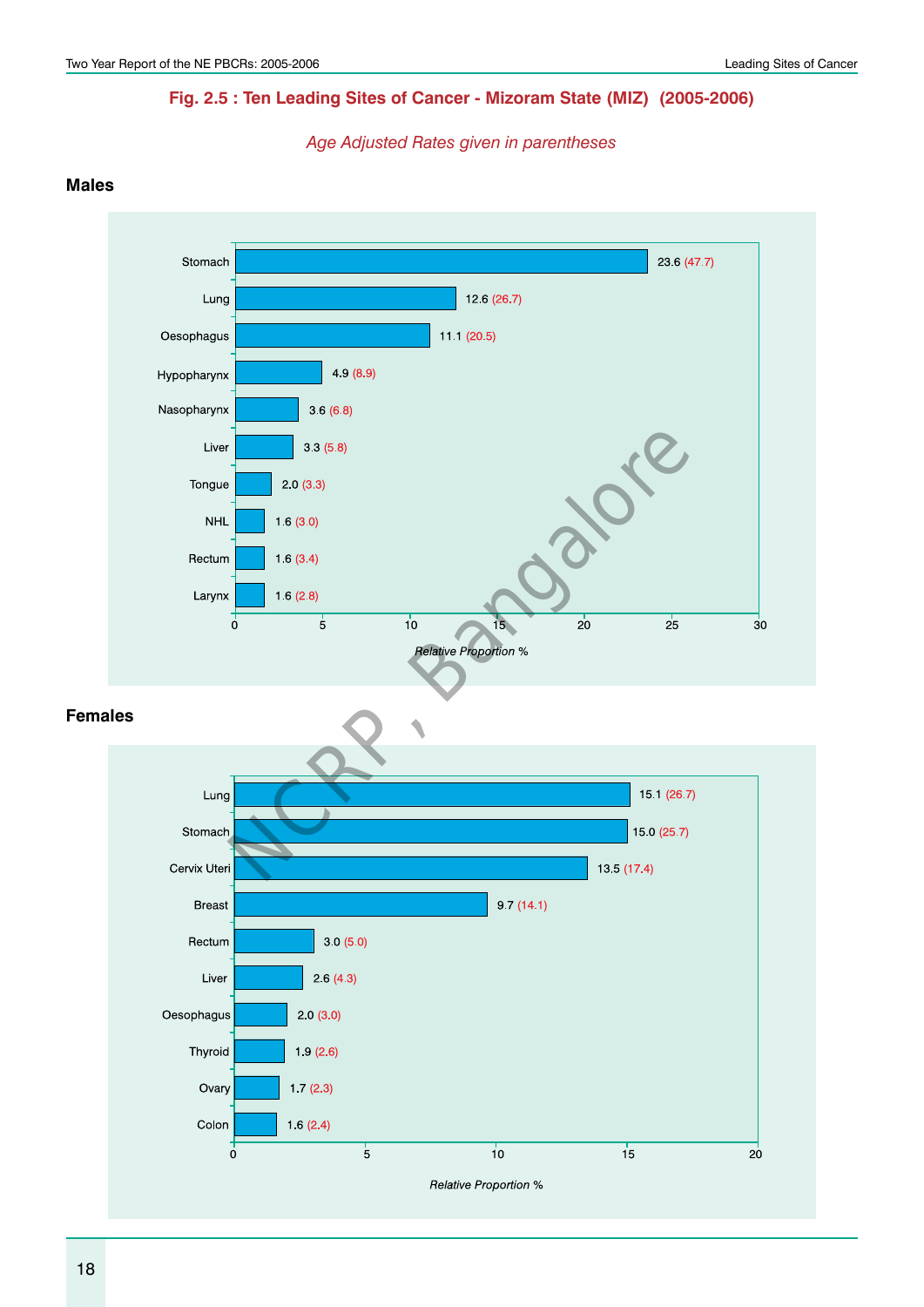# **Table 2.6: Ten Leading Sites of Cancer - Aizawl District (AIZ) - (2005-2006)**

*Number of Cases, Relative Proportion (%), Crude Rate (CR), Age Adjusted Rate (AAR) and Truncated Rate (TR)*

## **Males**

| SI.No.         | <b>Leading Sites</b> | <b>No. of Cases</b> | $\%$  | <b>CR</b> | <b>AAR</b>  | <b>TR</b> |  |  |  |
|----------------|----------------------|---------------------|-------|-----------|-------------|-----------|--|--|--|
| $\mathbf{1}$   | <b>Stomach</b>       | 134                 | 21.0  | 35.7      | 58.8        | 101.8     |  |  |  |
| $\overline{2}$ | Lung                 | 88                  | 13.8  | 23.4      | 42.5        | 64.1      |  |  |  |
| 3              | <b>Oesophagus</b>    | 79                  | 12.4  | 21.0      | 31.8        | 82.5      |  |  |  |
| $\overline{4}$ | Hypopharynx          | 30                  | 4.7   | 8.0       | 12.2        | 28.5      |  |  |  |
| 5              | <b>Nasopharynx</b>   | 21                  | 3.3   | 5.6       | $\vert 8.4$ | 13.3      |  |  |  |
| $\,6$          | <b>Tongue</b>        | 19                  | 3.0   | 5.1       | 6.7         | 17.6      |  |  |  |
| $\overline{7}$ | Liver                | 18                  | 2.8   | 4.8       | 7.0         | 11.4      |  |  |  |
| 8              | Larynx               | 14                  | 2.2   | 3.7       | 4.7         | 11.1      |  |  |  |
| $\overline{9}$ | M. Leukaemia         | 14                  | 2.2   | 3.7       | 4.0         | 4.8       |  |  |  |
| 10             | <b>Mouth</b>         | 14                  | 2.2   | 3.7       | 5.6         | 13.2      |  |  |  |
|                | <b>All Sites</b>     | 637                 | 100.0 | 169.7     | 269.0       | 470.7     |  |  |  |
| <b>Females</b> |                      |                     |       |           |             |           |  |  |  |
| SI.No.         | <b>Leading Sites</b> | <b>No. of Cases</b> | $\%$  | <b>CR</b> | <b>AAR</b>  | <b>TR</b> |  |  |  |
| $\mathbf{1}$   | <b>Cervix Uteri</b>  | 74                  | 15.0  | 20.6      | 25.4        | 61.1      |  |  |  |
| $\overline{2}$ | Lung                 | 73                  | 14.8  | 20.3      | 34.7        | 51.4      |  |  |  |

| SI.No.           | <b>Leading Sites</b> | <b>No. of Cases</b> | $\%$  | <b>CR</b> | <b>AAR</b> | <b>TR</b> |
|------------------|----------------------|---------------------|-------|-----------|------------|-----------|
| $\mathbf{1}$     | <b>Cervix Uteri</b>  | 74                  | 15.0  | 20.6      | 25.4       | 61.1      |
| $\overline{2}$   | Lung                 | 73                  | 14.8  | 20.3      | 34.7       | 51.4      |
| $\mathbf{3}$     | <b>Stomach</b>       | 63                  | 12.8  | 17.5      | 28.9       | 44.1      |
| $\overline{4}$   | <b>Breast</b>        | 52                  | 10.5  | 14.5      | 19.6       | 53.5      |
| $\overline{5}$   | Rectum               | 14                  | 2.8   | 3.9       | 7.0        | 11.7      |
| $\boldsymbol{6}$ | <b>NHL</b>           | 13                  | 2.6   | 3.6       | 5.2        | 9.3       |
| $\overline{7}$   | Liver                | 11                  | 2.2   | 3.1       | 5.3        | 8.4       |
| $\boldsymbol{8}$ | <b>Thyroid</b>       | 11                  | 2.2   | 3.1       | 4.2        | 3.5       |
| $\boldsymbol{9}$ | <b>Pancreas</b>      | 10                  | 2.0   | 2.8       | 4.2        | 7.3       |
| 10               | <b>Colon</b>         | $9\,$               | 1.8   | 2.5       | 3.9        | 7.5       |
|                  | <b>All Sites</b>     | 494                 | 100.0 | 137.3     | 208.4      | 385.1     |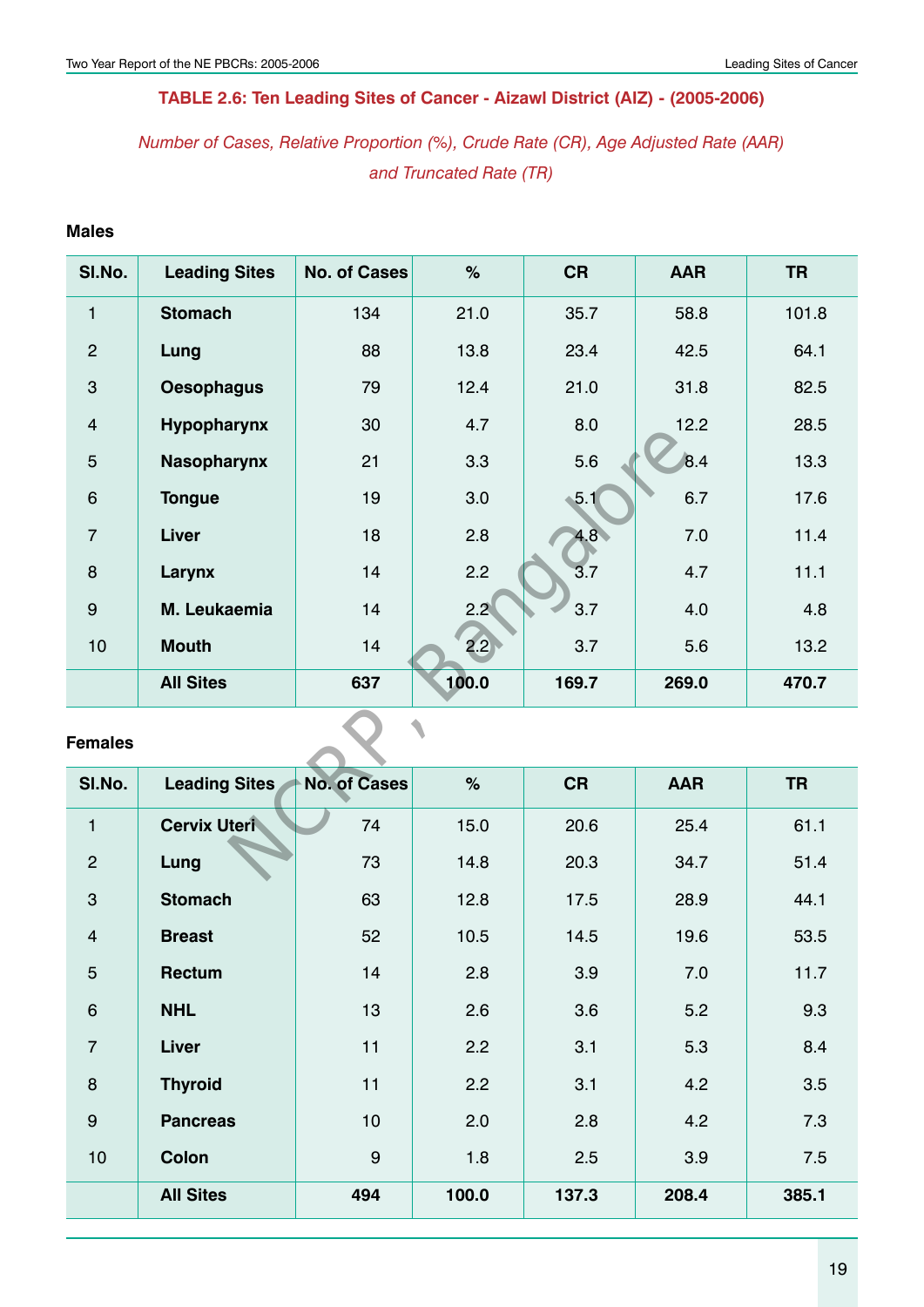## **Fig. 2.6 : Ten Leading Sites of Cancer - Aizawl District (AIZ) - (2005-2006)**

*Age Adjusted Rates given in parentheses*

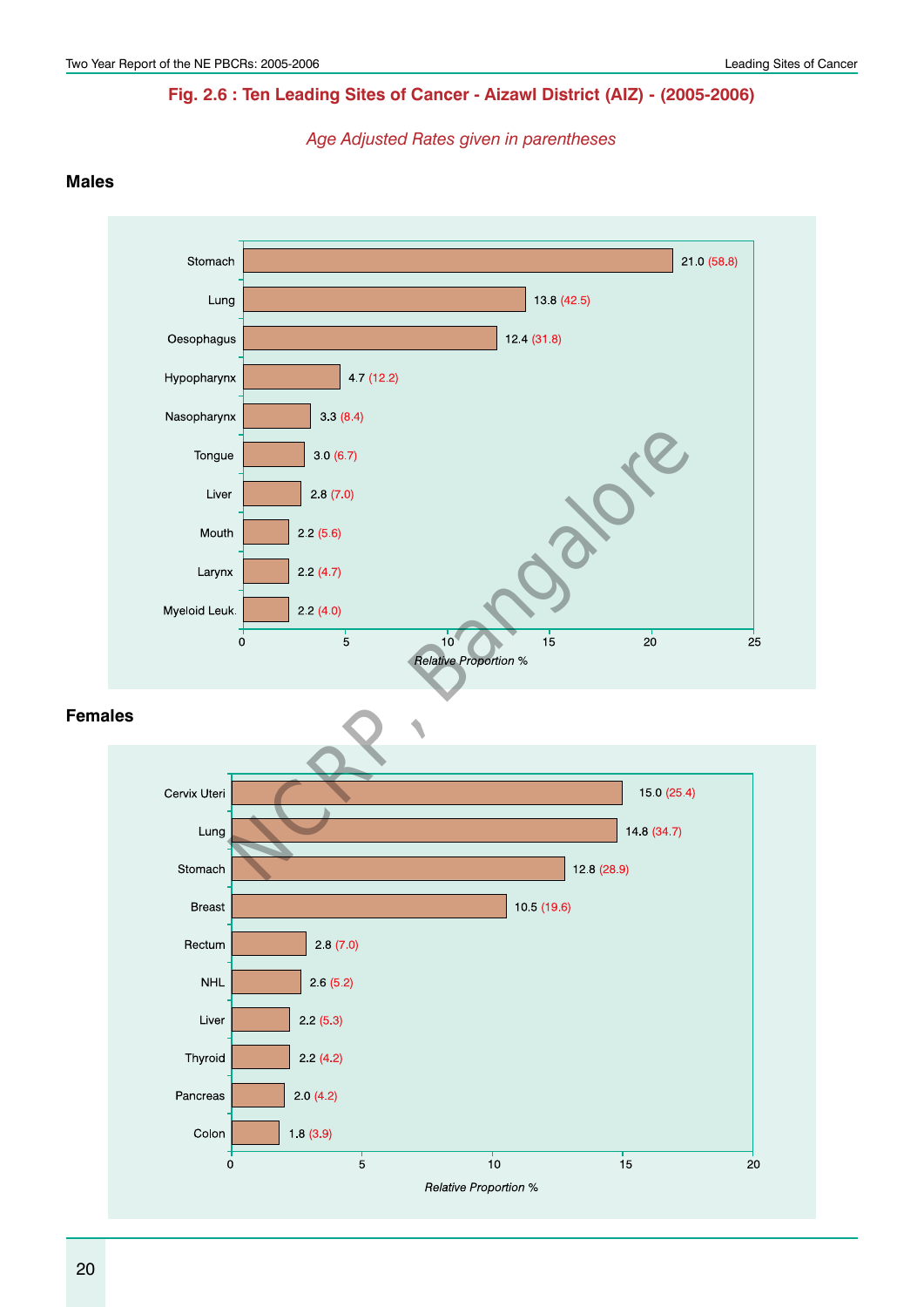## **Table 2.7: Ten Leading Sites of Cancer - Mizoram State-Excl. Aizawl District (MIO) - (2005-2006)**

*Number of Cases, Relative Proportion (%), Crude Rate (CR), Age Adjusted Rate (AAR) and Truncated Rate (TR)*

## **Males**

| SI.No.           | <b>Leading Sites</b> | <b>No. of Cases</b> | $\%$  | <b>CR</b> | <b>AAR</b> | <b>TR</b> |  |  |
|------------------|----------------------|---------------------|-------|-----------|------------|-----------|--|--|
| $\mathbf{1}$     | <b>Stomach</b>       | 168                 | 26.2  | 25.5      | 41.6       | 82.7      |  |  |
| $\overline{2}$   | Lung                 | 73                  | 11.4  | 11.1      | 18.4       | 34.6      |  |  |
| 3                | <b>Oesophagus</b>    | 63                  | 9.8   | 9.6       | 14.3       | 40.2      |  |  |
| $\overline{4}$   | Hypopharynx          | 33                  | 5.1   | 5.0       | 7.2        | 20.5      |  |  |
| 5                | <b>Nasopharynx</b>   | 25                  | 3.9   | 3.8       | 6.0        | 12.7      |  |  |
| $6\phantom{1}$   | <b>Liver</b>         | 24                  | 3.7   | 3.6       | 5.2        | 6.9       |  |  |
| $\overline{7}$   | <b>Pharynx Unsp.</b> | 10                  | 1.6   | 1.5       | 2.1        | 4.5       |  |  |
| 8                | <b>NHL</b>           | $\boldsymbol{9}$    | 1.4   | 1.4       | 2.2        | 3.2       |  |  |
| $\boldsymbol{9}$ | Rectum               | $\boldsymbol{9}$    | 1.4   | 1.4       | 2.2        | 2.9       |  |  |
| 10               | <b>Prostate</b>      | 8                   | 1.2   | 1.2       | 2.0        | 0.0       |  |  |
|                  | <b>All Sites</b>     | 642                 | 100.0 | 97.4      | 149.6      | 297.2     |  |  |
| <b>Females</b>   |                      |                     |       |           |            |           |  |  |
| SI.No.           | <b>Leading Sites</b> | <b>No.of Cases</b>  | $\%$  | <b>CR</b> | <b>AAR</b> | <b>TR</b> |  |  |
| $\mathbf{1}$     | <b>Stomach</b>       | 86                  | 17.2  | 14.0      | 23.8       | 39.8      |  |  |
| $\overline{2}$   | Lung                 | 77                  | 15.4  | 12.5      | 22.1       | 38.9      |  |  |

| SI.No.         | <b>Leading Sites</b>     | <b>No.of Cases</b> | %     | <b>CR</b> | <b>AAR</b> | <b>TR</b> |
|----------------|--------------------------|--------------------|-------|-----------|------------|-----------|
| $\mathbf{1}$   | <b>Stomach</b>           | 86                 | 17.2  | 14.0      | 23.8       | 39.8      |
| $\overline{2}$ | Lung                     | 77                 | 15.4  | 12.5      | 22.1       | 38.9      |
| 3              | <b>Cervix Uteri</b>      | 60                 | 12.0  | 9.8       | 12.6       | 30.9      |
| $\overline{4}$ | <b>Breast</b>            | 44                 | 8.8   | 7.2       | 10.8       | 21.2      |
| 5              | <b>Rectum</b>            | 16                 | 3.2   | 2.6       | 4.0        | 5.1       |
| $6\phantom{1}$ | <b>Liver</b>             | 15                 | 3.0   | 2.4       | 3.9        | 9.9       |
| $\overline{7}$ | <b>Oesophagus</b>        | 12                 | 2.4   | 2.0       | 2.9        | 5.2       |
| 8              | <b>Thyroid</b>           | 8                  | 1.6   | 1.3       | 1.7        | 2.8       |
| 9              | <b>Myeloid Leukaemia</b> | 8                  | 1.6   | 1.3       | 1.5        | 0.7       |
| 10             | Ovary                    | 8                  | 1.6   | 1.3       | 1.8        | 2.5       |
|                | <b>All Sites</b>         | 500                | 100.0 | 81.3      | 124.1      | 225.3     |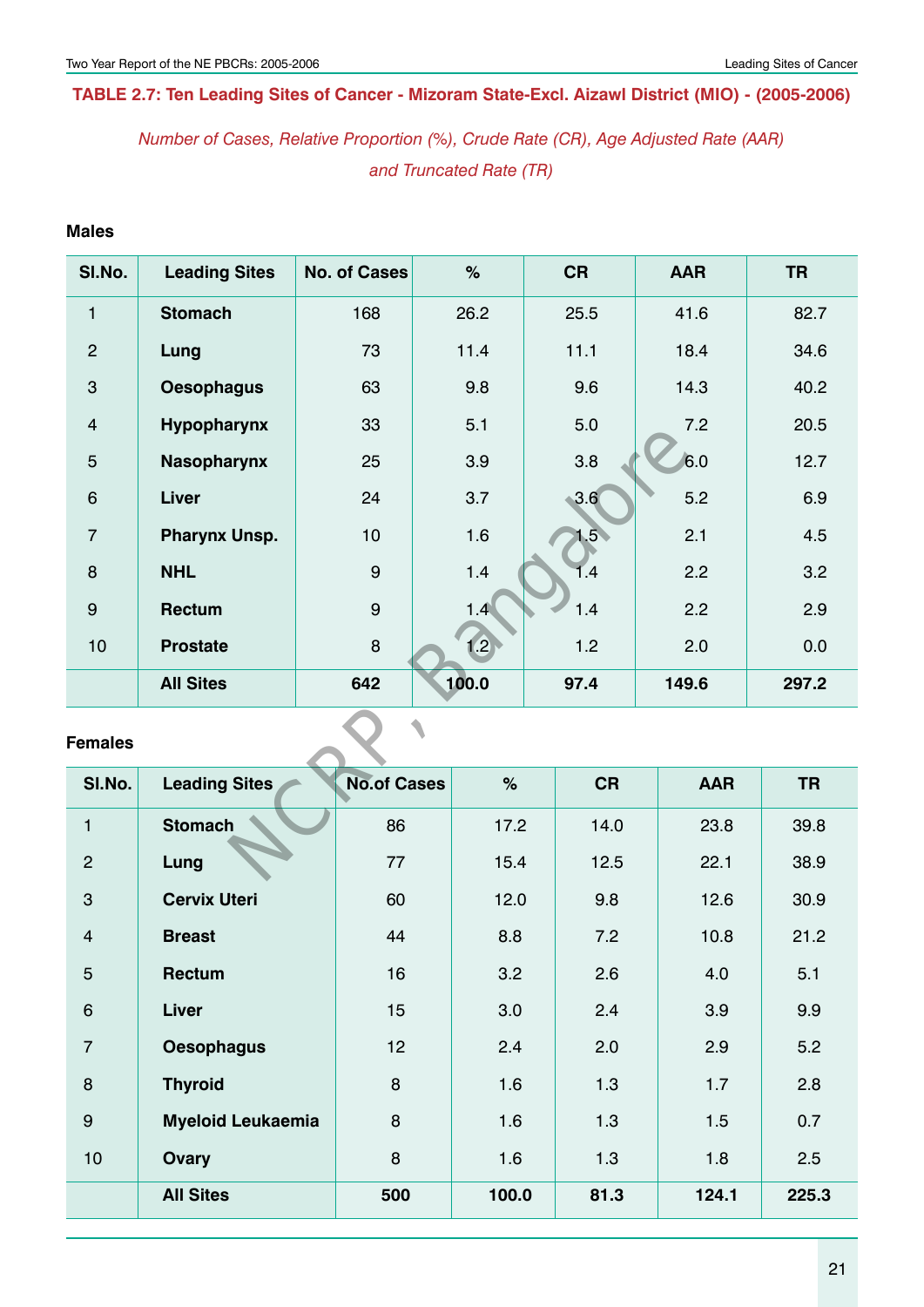## **Fig. 2.7 : Ten Leading Sites of Cancer - Miz. St. Excl. Aizawl. Dist. (MIO)-(2005-2006)**

*Age Adjusted Rates given in parentheses*

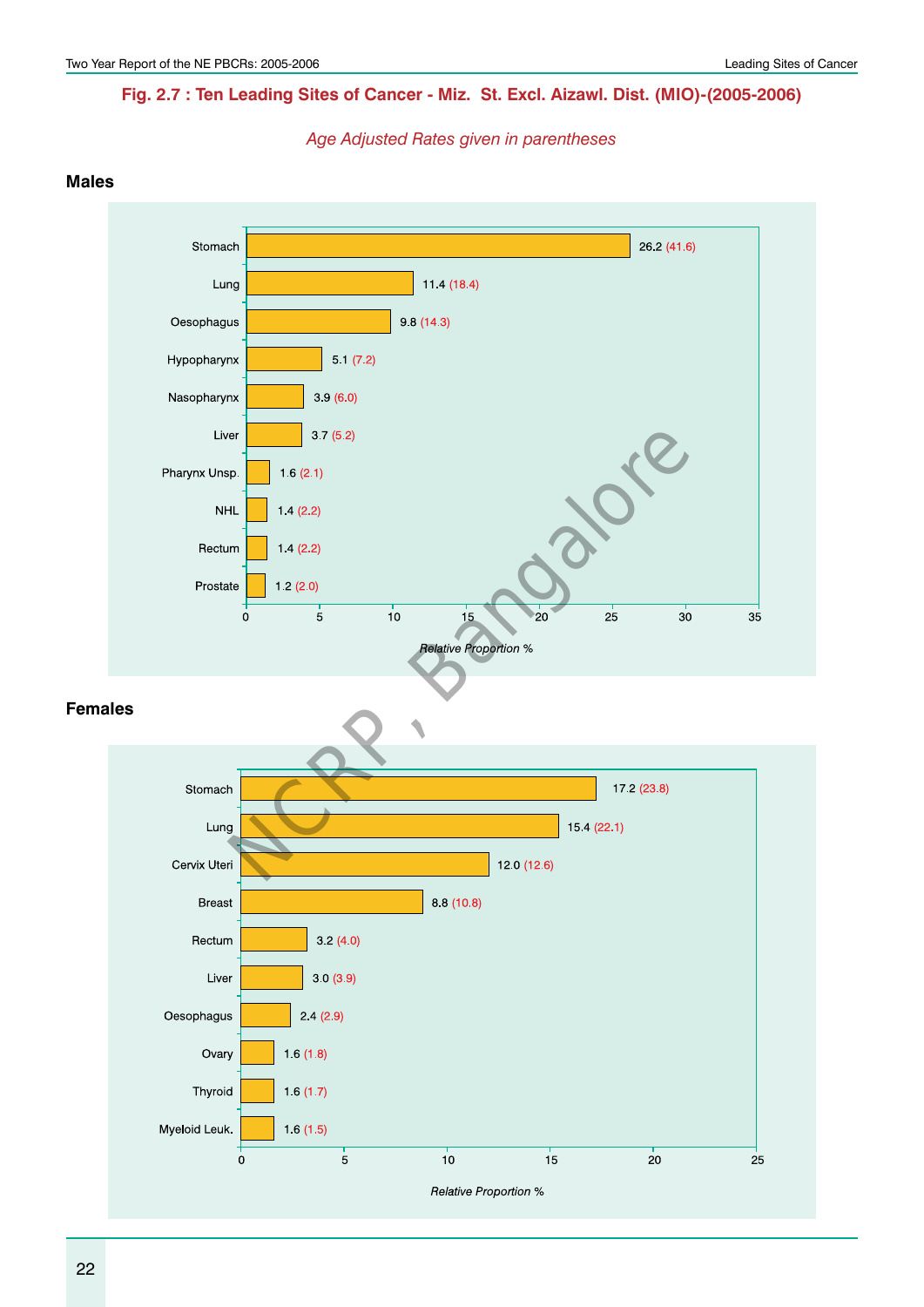# **Table 2.8: Ten Leading Sites of Cancer - Sikkim State (SKM) - (2005-2006)**

# *Number of Cases, Relative Proportion (%), Crude Rate (CR), Age Adjusted Rate (AAR) and Truncated Rate (TR)*

## **Males**

| SI.No.           | <b>Leading Sites</b> | <b>No. of Cases</b> | $\%$  | <b>CR</b> | <b>AAR</b> | <b>TR</b> |
|------------------|----------------------|---------------------|-------|-----------|------------|-----------|
| $\mathbf{1}$     | <b>Stomach</b>       | 51                  | 12.6  | 7.7       | 12.7       | 20.1      |
| $\overline{2}$   | <b>Oesophagus</b>    | 40                  | 9.9   | 6.0       | 9.8        | 16.6      |
| 3                | Liver                | 36                  | 8.9   | 5.4       | 8.5        | 7.0       |
| $\overline{4}$   | Lung                 | 29                  | 7.2   | 4.4       | 7.3        | 8.7       |
| 5                | Larynx               | 20                  | 5.0   | 3.0       | 5.2        | 8.6       |
| $\,6$            | Hypopharynx          | 19                  | 4.7   | 2.9       | 4.6        | 7.5       |
| $\overline{7}$   | <b>Nasopharynx</b>   | 14                  | 3.5   | 2.1       | 2.5        | 7.4       |
| 8                | <b>Rectum</b>        | 13                  | 3.2   | 2.0       | 3.2        | 7.7       |
| $\boldsymbol{9}$ | <b>Mouth</b>         | 12                  | 3.0   | 1.8       | 3.0        | 4.6       |
| 10               | <b>Brain, NS</b>     | 11                  | 2.7   | 1.7       | 2.0        | 3.8       |
|                  | <b>All Sites</b>     | 404                 | 100.0 | 60.9      | 95.4       | 145.5     |
| <b>Females</b>   |                      |                     |       |           |            |           |
| SI.No.           | <b>Leading Sites</b> | <b>No.of Cases</b>  | $\%$  | <b>CR</b> | <b>AAR</b> | <b>TR</b> |
| $\mathbf{1}$     | <b>Cervix Uteri</b>  | 40                  | 11.1  | 6.9       | 10.9       | 26.8      |
| $\overline{2}$   | Lung                 | 30                  | 8.3   | 5.2       | 9.7        | 9.5       |

| SI.No.          | <b>Leading Sites</b> | <b>No.of Cases</b> | $\%$  | <b>CR</b> | <b>AAR</b> | <b>TR</b> |
|-----------------|----------------------|--------------------|-------|-----------|------------|-----------|
| 1               | <b>Cervix Uteri</b>  | 40                 | 11.1  | 6.9       | 10.9       | 26.8      |
| $\overline{2}$  | Lung                 | 30                 | 8.3   | 5.2       | 9.7        | 9.5       |
| 3               | <b>Breast</b>        | 26                 | 7.2   | 4.5       | 6.8        | 17.2      |
| $\overline{4}$  | <b>Oesophagus</b>    | 24                 | 6.6   | 4.1       | 7.8        | 13.7      |
| 5               | <b>Stomach</b>       | 23                 | 6.4   | 4.0       | 7.5        | 10.4      |
| $6\phantom{1}6$ | <b>Liver</b>         | 21                 | 5.8   | 3.6       | 6.5        | 15.5      |
| $\overline{7}$  | <b>Gallbladder</b>   | 16                 | 4.4   | 2.8       | 4.7        | 9.6       |
| 8               | Ovary                | 16                 | 4.4   | 2.8       | 3.5        | 8.9       |
| 9               | <b>Brain, NS</b>     | 11                 | 3.0   | 1.9       | 3.2        | 4.9       |
| 10              | Larynx               | 11                 | 3.0   | 1.9       | 3.6        | 8.2       |
|                 | <b>All Sites</b>     | 361                | 100.0 | 62.3      | 104.3      | 192.8     |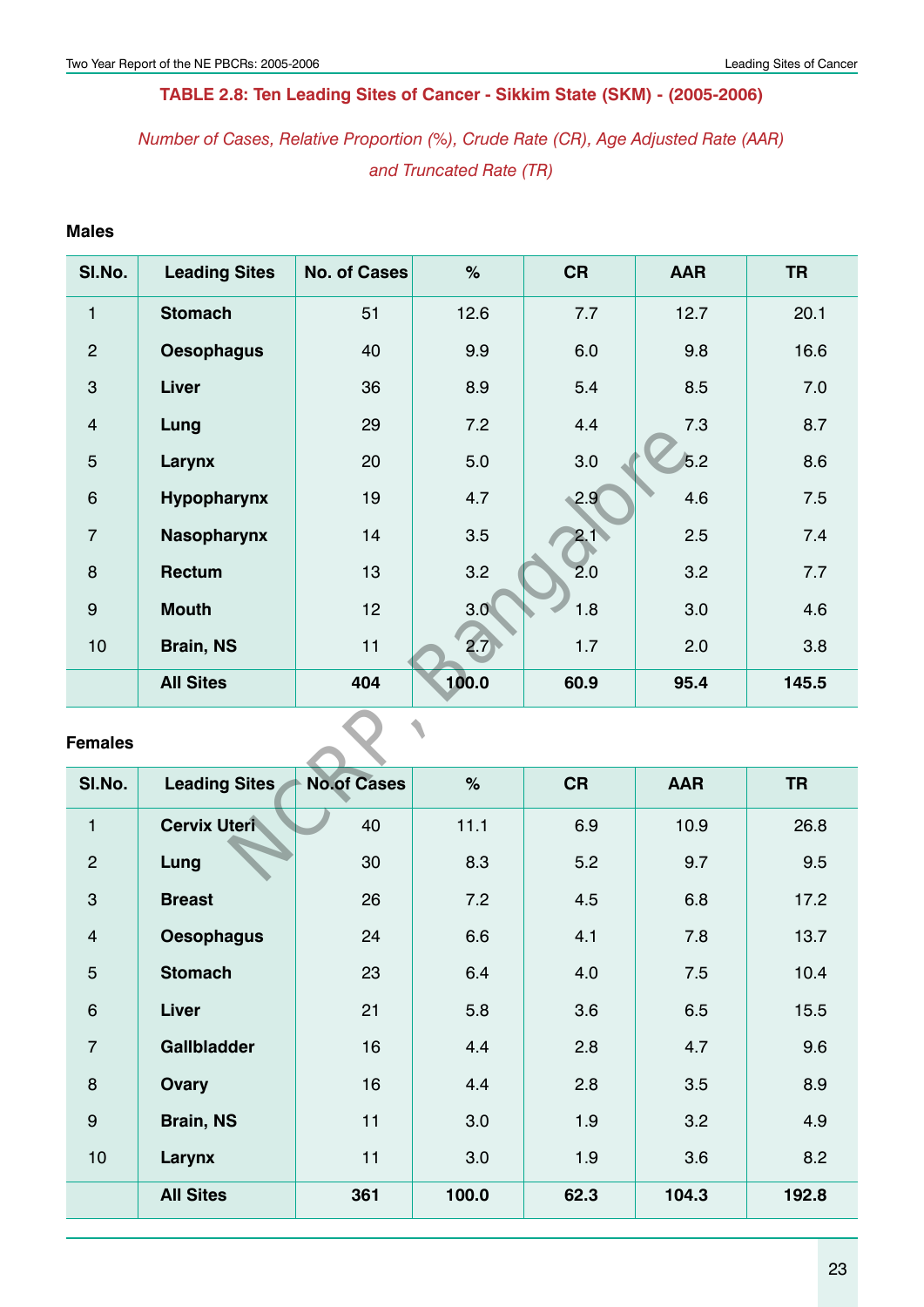# **Fig. 2.8 : Ten Leading Sites of Cancer - Sikkim State (SKM) - (2005-2006)**

*Age Adjusted Rates given in parentheses*